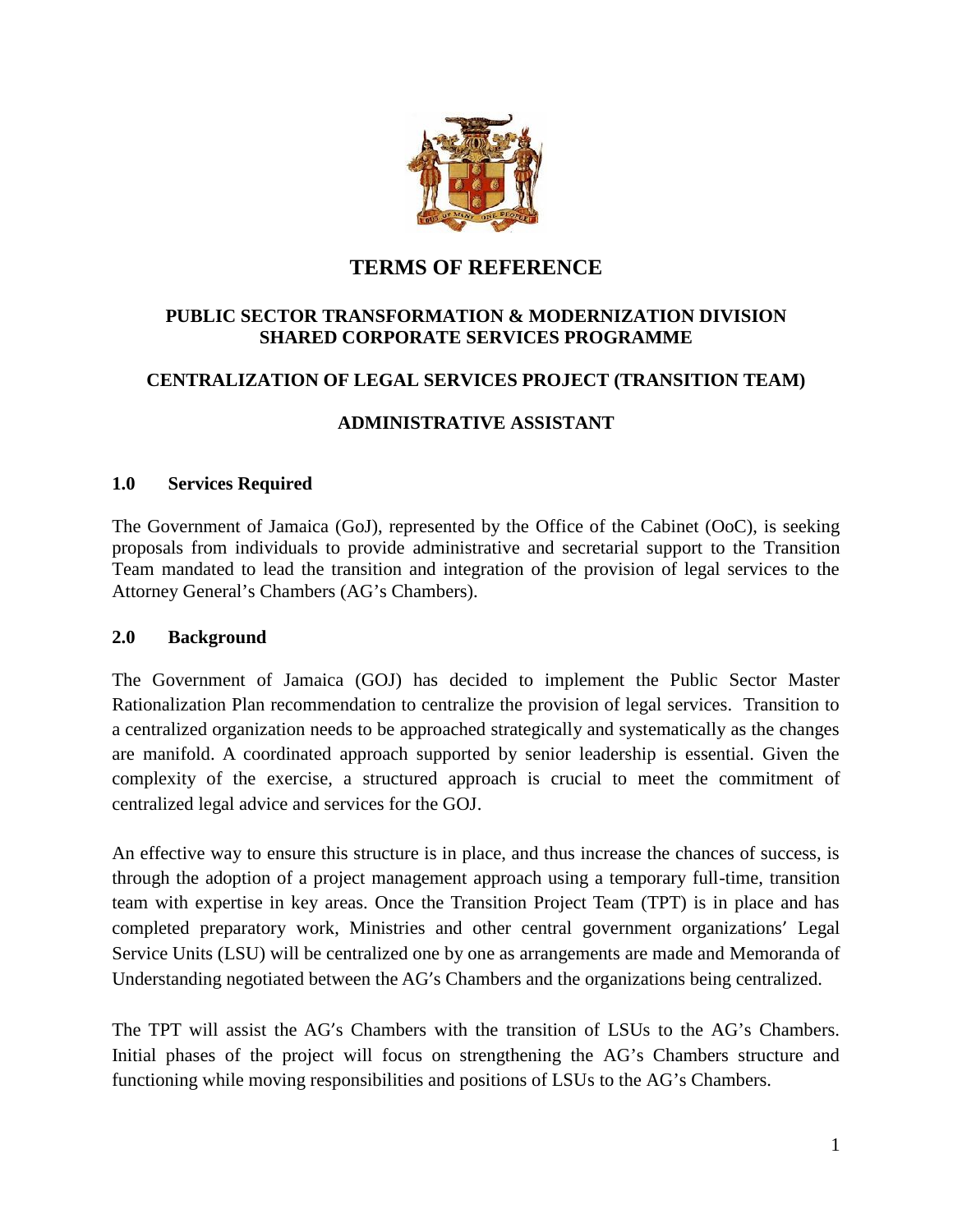## **3.0 Assignment Objective**

The purpose of the assignment is to support the Project Management Team in the strategic and daily operational management of the project. The Administrative Assistant will provide administrative and secretarial support necessary for the effective execution of the Transition Team in their overall implementation project plan.

# **4.0 Scope of Work**

The Administrative Assistant is required to provide administrative and secretarial support necessary for the effective execution of the Transition Team in its overall implementation project plan, and to ensure that all services are successfully delivered. At a minimum, the Administrative Assistant will be expected to:

- Manage calendars and arranges appointments for members of the Transition Team
- Arrange meetings, workshops, seminars and sensitization sessions.
- Prepare and proofread correspondence including reports, templates, training material, staff manuals, memoranda and documents.
- Act as a liaison between the transition team and the members of staff in head office and the LSUs to provide relevant updates and information
- Transcribe dictated or written material, using shorthand, dictation equipment or handwritten drafts.
- Maintain a well-organized filing system
- Prepare routine correspondence and respond to routine queries.
- Photocopy and fax documents
- Receive, sort and distribute incoming mail
- Any other duties as assigned

## **5.0 Deliverables**

# **5.1 The deliverables under this project are outlined in the table below. All documents submitted must conform to the following minimum standards:**

- should follow the draft outline that is to be submitted to and approved prior to the deliverable being formally submitted;
- use language appropriate for a non-technical audience;
- be comprehensive, properly formatted and well presented;
- provide justifications for all assumptions;
- show evidence of consultation;
- be presented to the Steering Committee to allow for feedback and comments;
- final version of deliverable to incorporate Steering Committee feedback and be submitted in electronic editable format and two hard copies.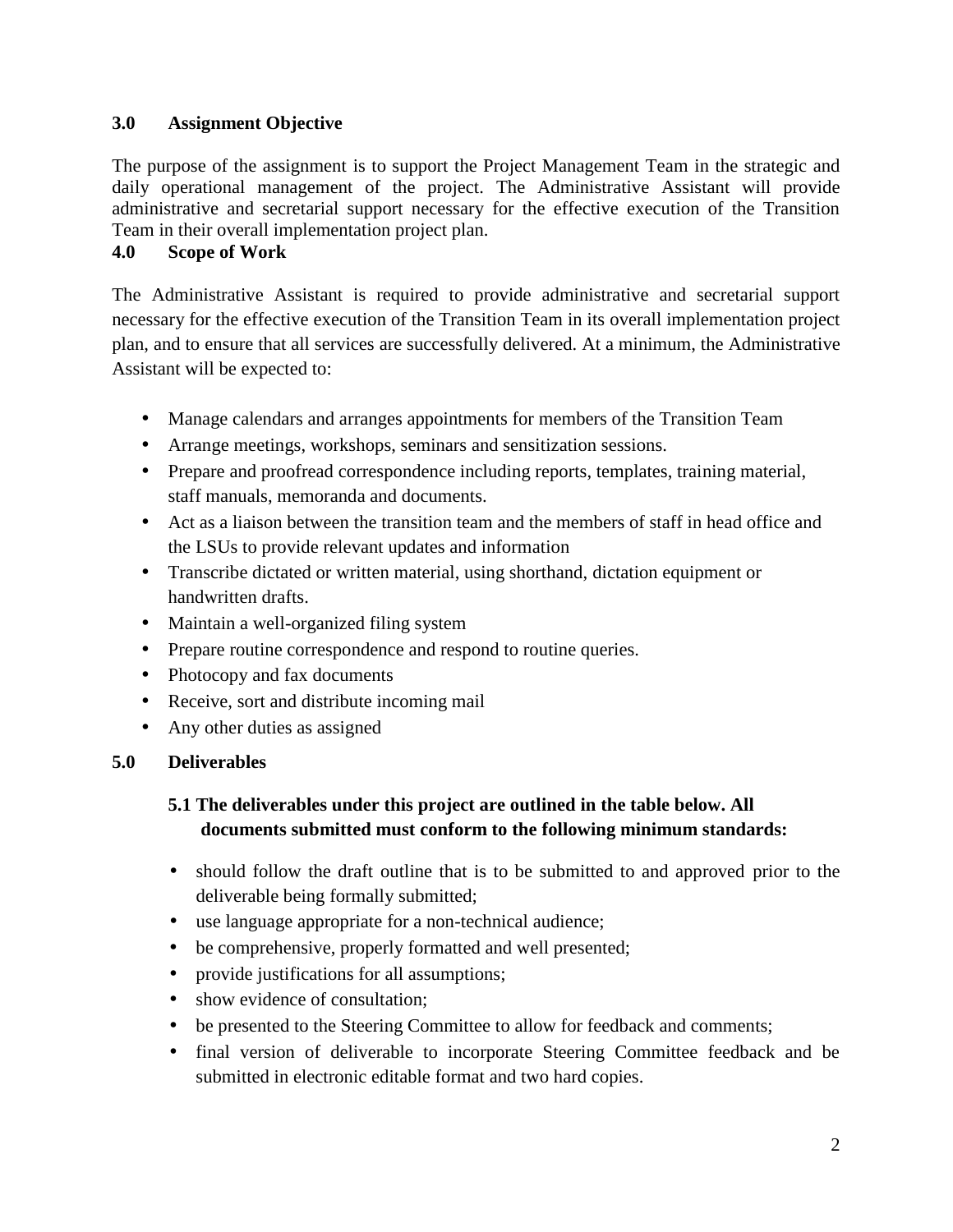#### *5.2 Table - Deliverables*

| NO. | <b>KEY DELIVERABLES</b> | <b>DESCRIPTION</b>                                                            |
|-----|-------------------------|-------------------------------------------------------------------------------|
| 1.  | Documents and Reports   | The preparation of documents and reports in agreed<br>format and timeframe    |
|     | Meetings and Seminars   | The arranging of seminars, workshops and meetings<br>based on agreed timeline |
|     | Calendars               | Develop and maintain calendars                                                |
|     | Records management      | Update and maintain filing systems                                            |

#### **6.0 Reporting Relationship**

The officer will report to the Project and Change Management Executive.

## **7.0 Supervisory Responsibility -** None

#### **8.0 Technical Expertise Required**

The ideal candidate should possess:

- A Diploma in Secretarial Studies from an accredited institution; OR,
- A Diploma in Business Administration or equivalent
- 4 CXC/GCE O' Levels, inclusive of English Language
- $\bullet$  Five (5) years related experience

The candidate will also be expected to demonstrate the following:

## **Key Competencies:**

- Excellent Word Processing skills (minimum of 60 wpm)
- Proficient in the use of the relevant Microsoft Office computer applications (Microsoft) Word, Excel, Power Point)
- Excellent communication skills (both written and oral)
- Excellent time management, interpersonal, and organizational skills, including the ability to deal with individuals at all levels
- Good judgment, a high degree of initiative and excellent work ethic
- Ability to apply good judgment in prioritizing assignments;
- Effective time management and organizational skills;
- Efficiency in meeting commitments, observing deadlines and achieving results;